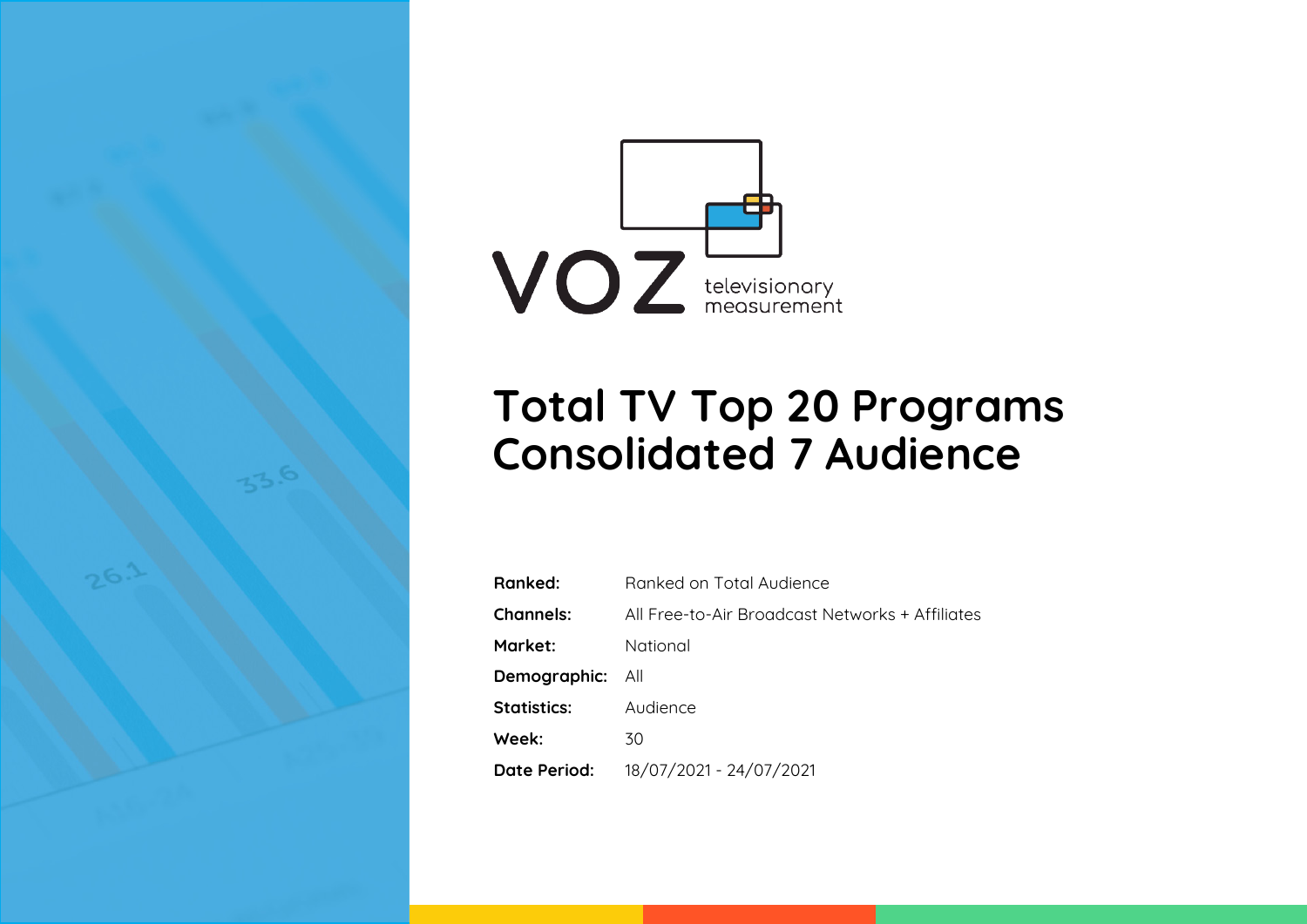## **Top 20 Total TV**

**Week:** 30 (18/07/2021 - 24/07/2021) **Demographic:** Total People **Statistics:** Audience

| <b>Consolidated 7 Programs</b> |                                                     | <b>TOTAL O</b>         | <b>LINEAR TV</b>                    |                 |           |          | <b>BVOD</b> | <b>CONTRIBUTION %</b> |          |                            |                              |
|--------------------------------|-----------------------------------------------------|------------------------|-------------------------------------|-----------------|-----------|----------|-------------|-----------------------|----------|----------------------------|------------------------------|
|                                | Rank Description                                    | Network /<br>Affiliate | Linear TV +<br><b>BVOD National</b> | <b>National</b> | Metro     | Regional | National    | Metro                 | Regional | Linear TV Only<br>National | <b>BVOD Only</b><br>National |
| $\blacksquare$                 | TOKYO 2020 OLYMPIC GAMES:<br>OPENING CEREMONY       | <b>SEVEN</b>           | 3,847,000                           | 3,638,000       | 2,653,000 | 898,000  | 209,000     | 177,000               | 41,000   | 95%                        | 5%                           |
| $\overline{\mathbf{c}}$        | TOKYO 2020 OLYMPIC GAMES:<br>OPENING CEREMONY-LATE  | <b>SEVEN</b>           | 2,547,000                           | 2,404,000       | 1,813,000 | 501,000  | 143,000     | 122,000               | 26,000   | 94%                        | 6%                           |
| 3                              | TOKYO 2020 OLYMPIC GAMES:<br>COUNTDOWN TO OPENING   | SEVEN                  | 2,453,000                           | 2,361,000       | 1,662,000 | 672,000  | 93,000      | 77,000                | 20,000   | 96%                        | 4%                           |
| 4                              | SEVEN NEWS - SAT                                    | <b>SEVEN</b>           | 2,111,000                           | 2,045,000       | 1,352,000 | 674,000  | 66,000      | 55,000                | 14,000   | 97%                        | 3%                           |
| 6                              | TOKYO 2020 OLYMPIC GAMES: DAY 1 -<br><b>NIGHT</b>   | <b>SEVEN</b>           | 2,035,000                           | 1,919,000       | 1,332,000 | 560,000  | 116,000     | 95,000                | 26,000   | 94%                        | 6%                           |
| $\bullet$                      | SEVEN NEWS                                          | <b>SEVEN</b>           | 2,023,000                           | 1,991,000       | 1,243,000 | 722,000  | 33,000      | 27,000                | 8,000    | 98%                        | 2%                           |
| $\overline{\mathbf{z}}$        | SEVEN NEWS - SUN                                    | <b>SEVEN</b>           | 1,911,000                           | 1,885,000       | 1,222,000 | 638,000  | 25,000      | 20,000                | 6,000    | 99%                        | $1\%$                        |
| 3                              | TOKYO 2020 OLYMPIC GAMES: DAY 1 -<br><b>EVENING</b> | <b>SEVEN</b>           | 1,901,000                           | 1,815,000       | 1,257,000 | 518,000  | 86,000      | 70,000                | 19,000   | 95%                        | 5%                           |
| $\bullet$                      | SEVEN NEWS AT 6.30                                  | <b>SEVEN</b>           | 1,890,000                           | 1,856,000       | 1,157,000 | 679,000  | 34,000      | 27,000                | 9,000    | 98%                        | 2%                           |
| $\overline{10}$                | <b>FARMER WANTS A WIFE - FINALE</b>                 | <b>SEVEN</b>           | 1,701,000                           | 1,575,000       | 922,000   | 625,000  | 125,000     | 93,000                | 39,000   | 93%                        | 7%                           |
| $\mathbf{u}$                   | NINE NEWS                                           | <b>NINE</b>            | 1,624,000                           | 1,585,000       | 1,173,000 | 392,000  | 39,000      | 32,000                | 9,000    | 98%                        | 2%                           |
| $\overline{12}$                | NINE NEWS SUNDAY                                    | <b>NINE</b>            | 1,588,000                           | 1,546,000       | 1,128,000 | 402,000  | 42,000      | 34,000                | 11,000   | 97%                        | 3%                           |
| $\mathbf{E}$                   | FARMER WANTS A WIFE - TUE                           | <b>SEVEN</b>           | 1,560,000                           | 1,395,000       | 839,000   | 536,000  | 166,000     | 123,000               | 52,000   | 89%                        | 11%                          |
| $\mathbf{E}$                   | NINE NEWS 6:30                                      | <b>NINE</b>            | 1,492,000                           | 1,455,000       | 1,070,000 | 367,000  | 37,000      | 30,000                | 9,000    | 98%                        | 2%                           |
| $\bigoplus$                    | FARMER WANTS A WIFE - MON                           | <b>SEVEN</b>           | 1,456,000                           | 1,333,000       | 794,000   | 518,000  | 123,000     | 91,000                | 38,000   | 92%                        | 8%                           |
| $\overline{16}$                | FARMER WANTS A WIFE - SUN                           | SEVEN                  | 1,431,000                           | 1,311,000       | 793,000   | 496,000  | 120,000     | 89,000                | 37,000   | 92%                        | 8%                           |
| $\boldsymbol{\mathbf{\Psi}}$   | ABC NEWS SUNDAY-EV                                  | ABC                    | 1,331,000                           | 1,302,000       | 886,000   | 416,000  | 30,000      | 24,000                | 7,000    | 98%                        | 2%                           |
| <b>18</b>                      | BEAUTY AND THE GEEK -SUN                            | <b>NINE</b>            | 1,329,000                           | 1,146,000       | 843,000   | 278,000  | 183,000     | 142,000               | 49,000   | 86%                        | 14%                          |
| $\left( 19 \right)$            | NINE NEWS SATURDAY                                  | <b>NINE</b>            | 1,327,000                           | 1,295,000       | 974,000   | 309,000  | 32,000      | 26,000                | 7,000    | 98%                        | 2%                           |
| $\overline{20}$                | HOME AND AWAY                                       | <b>SEVEN</b>           | 1,325,000                           | 1,178,000       | 695,000   | 466,000  | 147,000     | 110,000               | 44,000   | 89%                        | 11%                          |



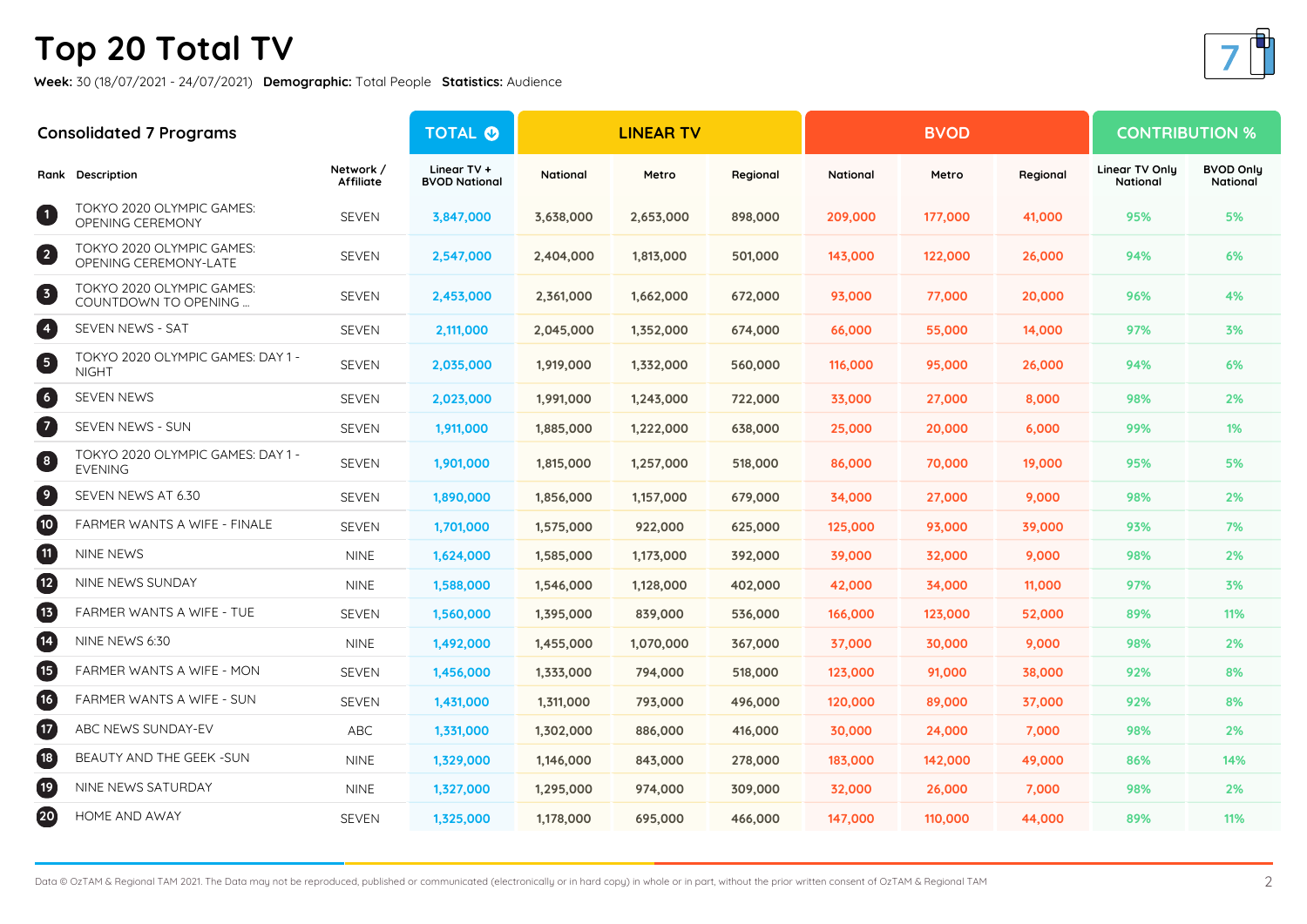### **Top 5 Total TV by Network**

**Week:** 30 (18/07/2021 - 24/07/2021) **Demographic:** Total People **Statistics:** Audience

| ABC Top 5 Total TV Programs |                                      | <b>TOTAL O</b>                | <b>LINEAR TV</b>                      |           |         |          | <b>BVOD</b> | <b>CONTRIBUTION %</b> |          |                                   |                              |
|-----------------------------|--------------------------------------|-------------------------------|---------------------------------------|-----------|---------|----------|-------------|-----------------------|----------|-----------------------------------|------------------------------|
|                             | Rank Description                     | Network /<br><b>Affiliate</b> | Linear $TV +$<br><b>BVOD National</b> | National  | Metro   | Regional | National    | Metro                 | Regional | Linear TV Only<br><b>National</b> | <b>BVOD Only</b><br>National |
| $\blacksquare$              | ABC NEWS SUNDAY-EV                   | <b>ABC</b>                    | 1,331,000                             | 1,302,000 | 886,000 | 416,000  | 30,000      | 24,000                | 7,000    | 98%                               | 2%                           |
| 2                           | ABC NEWS-EV                          | <b>ABC</b>                    | 1,192,000                             | 1,165,000 | 781,000 | 384,000  | 27,000      | 22,000                | 6,000    | 98%                               | 2%                           |
| 6                           | MS REPRESENTED WITH ANNABEL<br>CRABB | <b>ABC</b>                    | 1,087,000                             | 995,000   | 712,000 | 283,000  | 92,000      | 75,000                | 21,000   | 92%                               | 8%                           |
| O                           | 7.30-EV                              | <b>ABC</b>                    | 1,061,000                             | 1,036,000 | 711,000 | 325,000  | 25,000      | 20,000                | 6,000    | 98%                               | 2%                           |
| 6                           | <b>GRAND DESIGNS-EV</b>              | <b>ABC</b>                    | 994,000                               | 961,000   | 642,000 | 319,000  | 33,000      | 26,000                | 8,000    | 97%                               | 3%                           |

#### **Seven Network Top 5 Total TV Programs**

|           | TOKYO 2020 OLYMPIC GAMES:<br>OPENING CEREMONY       | <b>SEVEN</b> | 3,847,000 | 3,638,000 | 2,653,000 | 898,000 | 209,000 | 177,000 | 41,000 | 95% | 5% |
|-----------|-----------------------------------------------------|--------------|-----------|-----------|-----------|---------|---------|---------|--------|-----|----|
|           | 2 TUKYU ZUZU ULT                                    | <b>SEVEN</b> | 2,547,000 | 2,404,000 | 1,813,000 | 501,000 | 143,000 | 122,000 | 26,000 | 94% | 6% |
|           | 3 TOKYO 2020 OLYMPIC GAMES:<br>COUNTDOWN TO OPENING | <b>SEVEN</b> | 2,453,000 | 2,361,000 | 1,662,000 | 672,000 | 93,000  | 77,000  | 20,000 | 96% | 4% |
|           | 4 SEVEN NEWS - SAT                                  | <b>SEVEN</b> | 2,111,000 | 2,045,000 | 1,352,000 | 674,000 | 66,000  | 55,000  | 14,000 | 97% | 3% |
| $\bullet$ | OKYO 2020 OLYMPIC GAMES: DAY 1 -<br><b>NIGHT</b>    | <b>SEVEN</b> | 2,035,000 | 1,919,000 | 1,332,000 | 560,000 | 116,000 | 95,000  | 26,000 | 94% | 6% |

#### **Nine Network Top 5 Total TV Programs**

| 1 NINE NEWS                | <b>NINE</b> | 1,624,000 | 1,585,000 | 1,173,000 | 392,000 | 39,000  | 32,000  | 9,000  | 98% | 2%  |
|----------------------------|-------------|-----------|-----------|-----------|---------|---------|---------|--------|-----|-----|
| 2 NINE NEWS SUNDAY         | <b>NINE</b> | 1,588,000 | 1,546,000 | 1,128,000 | 402,000 | 42,000  | 34,000  | 11,000 | 97% | 3%  |
| 3 NINE NEWS 6:30           | <b>NINE</b> | 1,492,000 | 1,455,000 | 1,070,000 | 367,000 | 37,000  | 30,000  | 9,000  | 98% | 2%  |
| 4 BEAUTY AND THE GEEK -SUN | <b>NINE</b> | 1,329,000 | 1,146,000 | 843,000   | 278,000 | 183,000 | 142,000 | 49,000 | 86% | 14% |
| 5 NINE NEWS SATURDAY       | <b>NINE</b> | 1,327,000 | 1,295,000 | 974,000   | 309,000 | 32,000  | 26,000  | 7,000  | 98% | 2%  |

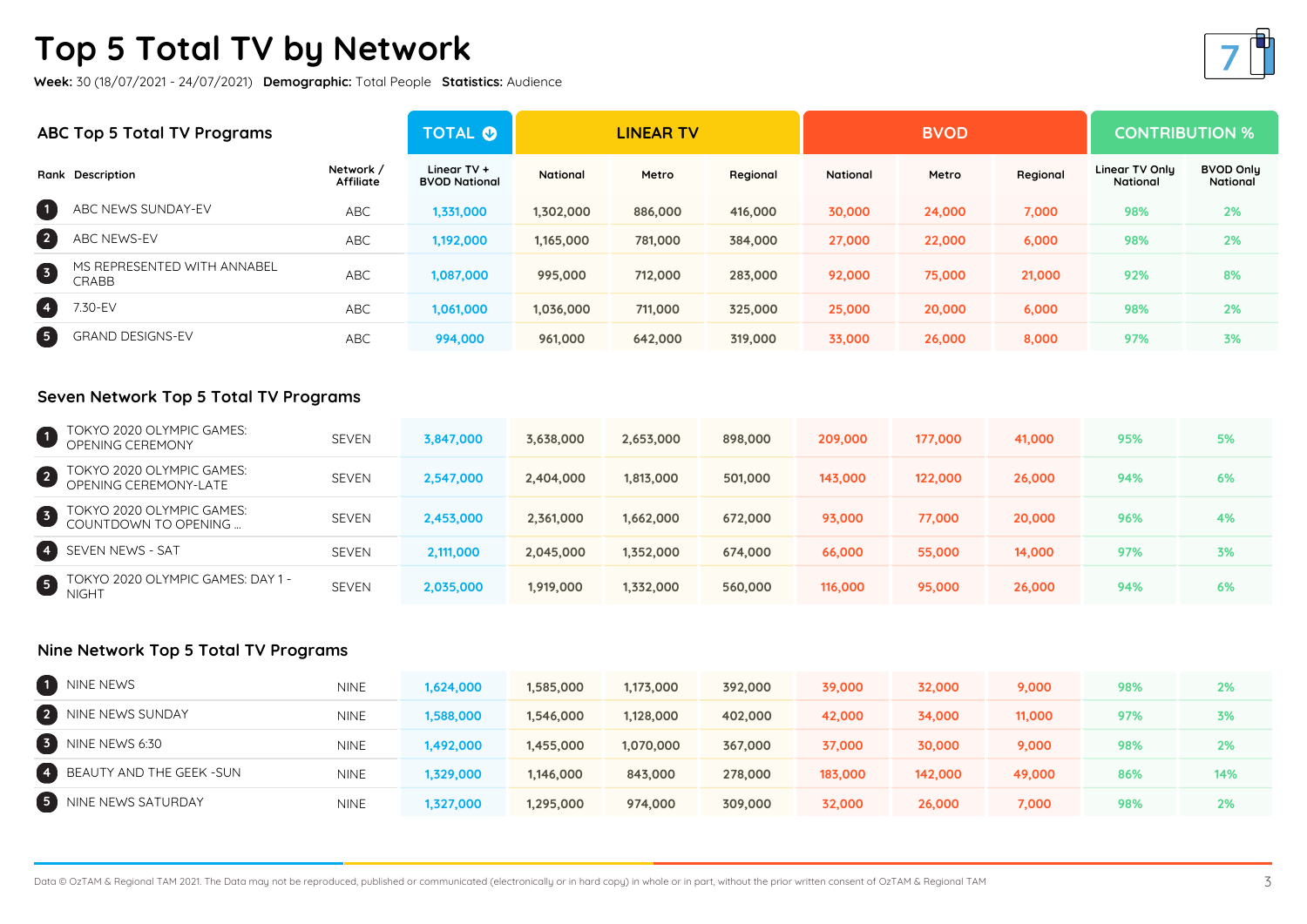### **Top 5 Total TV by Network**

**Week:** 30 (18/07/2021 - 24/07/2021) **Demographic:** Total People **Statistics:** Audience



#### **SBS Top 5 Total TV Programs**

| 1 WHO DO YOU THINK YOU ARE?                      | <b>SBS</b> | 552,000 | 518,000 | 357,000 | 161,000 | 34,000 | 28,000 | 8,000 | 94%  | 6% |
|--------------------------------------------------|------------|---------|---------|---------|---------|--------|--------|-------|------|----|
| <b>2</b> GREAT ASIAN RAILWAY JOURNEYS            | <b>SBS</b> | 352,000 | 350,000 | 239,000 | 111,000 | 2,000  | 1,000  | N/A   | 100% | 0% |
| 3 BIRTH OF EMPIRE: THE EAST INDIA<br>COMPANY RPT | <b>SBS</b> | 350,000 | 342,000 | 245,000 | 97,000  | 8,000  | 6,000  | 2,000 | 98%  | 2% |
| 4 SECRET SCOTLAND                                | <b>SBS</b> | 348,000 | 344,000 | 209,000 | 135,000 | 4,000  | 3,000  | 1,000 | 99%  | 1% |
| <b>5</b> NAPLES: UNDER THE VOLCANIC<br>THREAT    | <b>SBS</b> | 310,000 | 308,000 | 197,000 | 111,000 | 2,000  | 2,000  | N/A   | 99%  | 1% |

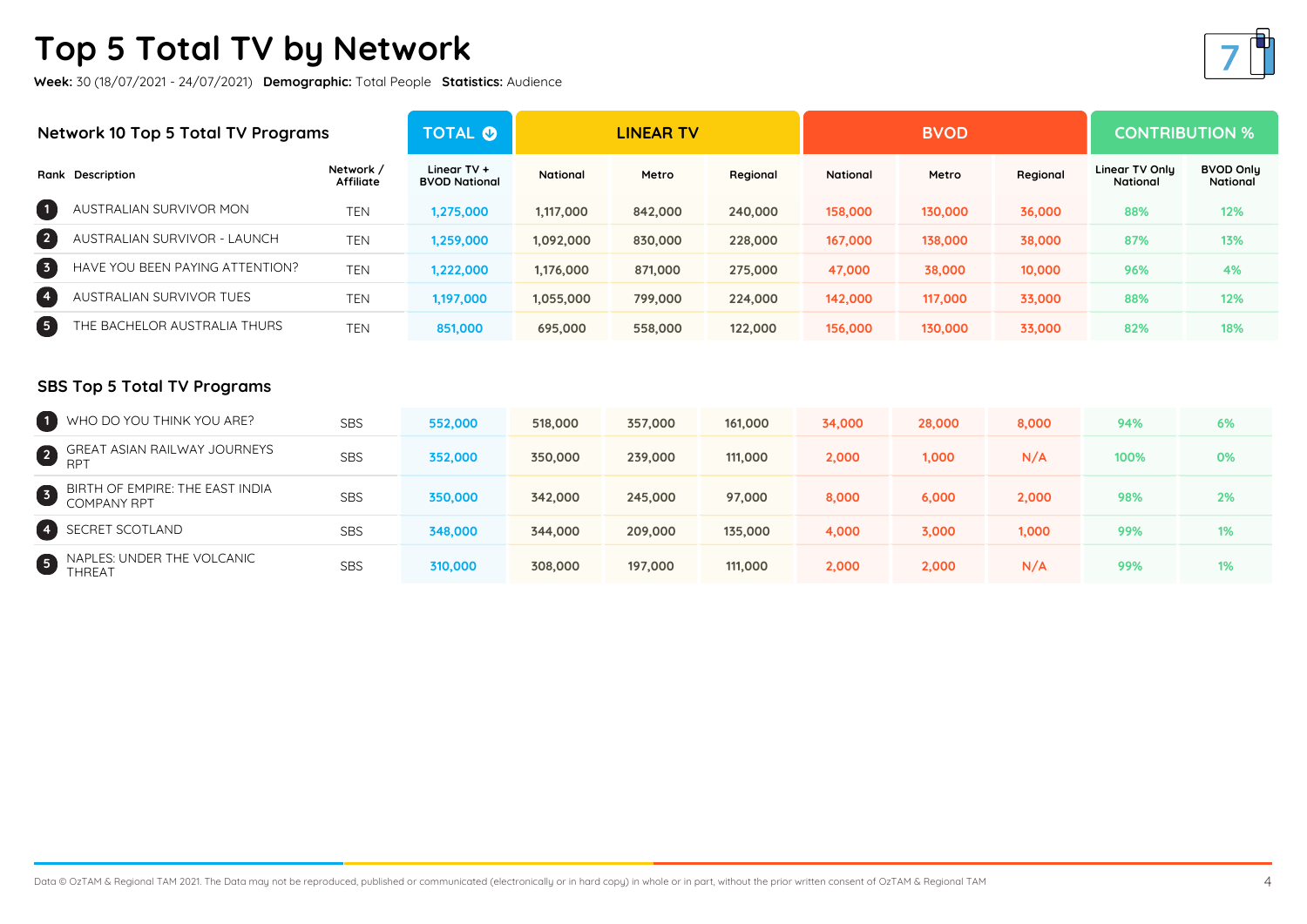### Notes

VOZ Linear TV Metro and Linear TV Regional audience 000s reflect the audience to local spill viewing\*). Linear TV National includes spill viewing that was otherwise excluded from Metro and Linear TV Regional figures. This accounts for the difference between Linear TV sum of Linear TV Metro and Linear TV Regional in these reports.

Linear TV Regional in VOZ also includes the new market, Rest of Australia which means th Regional in VOZ will be different to Linear TV Regional in TV currency.

BVOD Metro and BVOD Regional audience 000s represent VPM viewing allocated to the re service markets. The sum of these will differ slightly from BVOD National 000s reported wi account for BVOD viewing in overlap markets and outside of regional and metro TAM coverage

\*spill viewing is defined as either viewing to regional linear broadcast content if it originated regional market or viewing to metro linear broadcast content if it originated from a non-metro

VOZ is the foundation of Australia s Total TV reporting standard, bringing together broadcast viewed on TV sets (Linear TV) and connected devices (BVOD) to provide all-screen, cross-pla planning & reporting.

For more information on this report you can read the VOZ G Asked Questions on owirtwebosite om.au